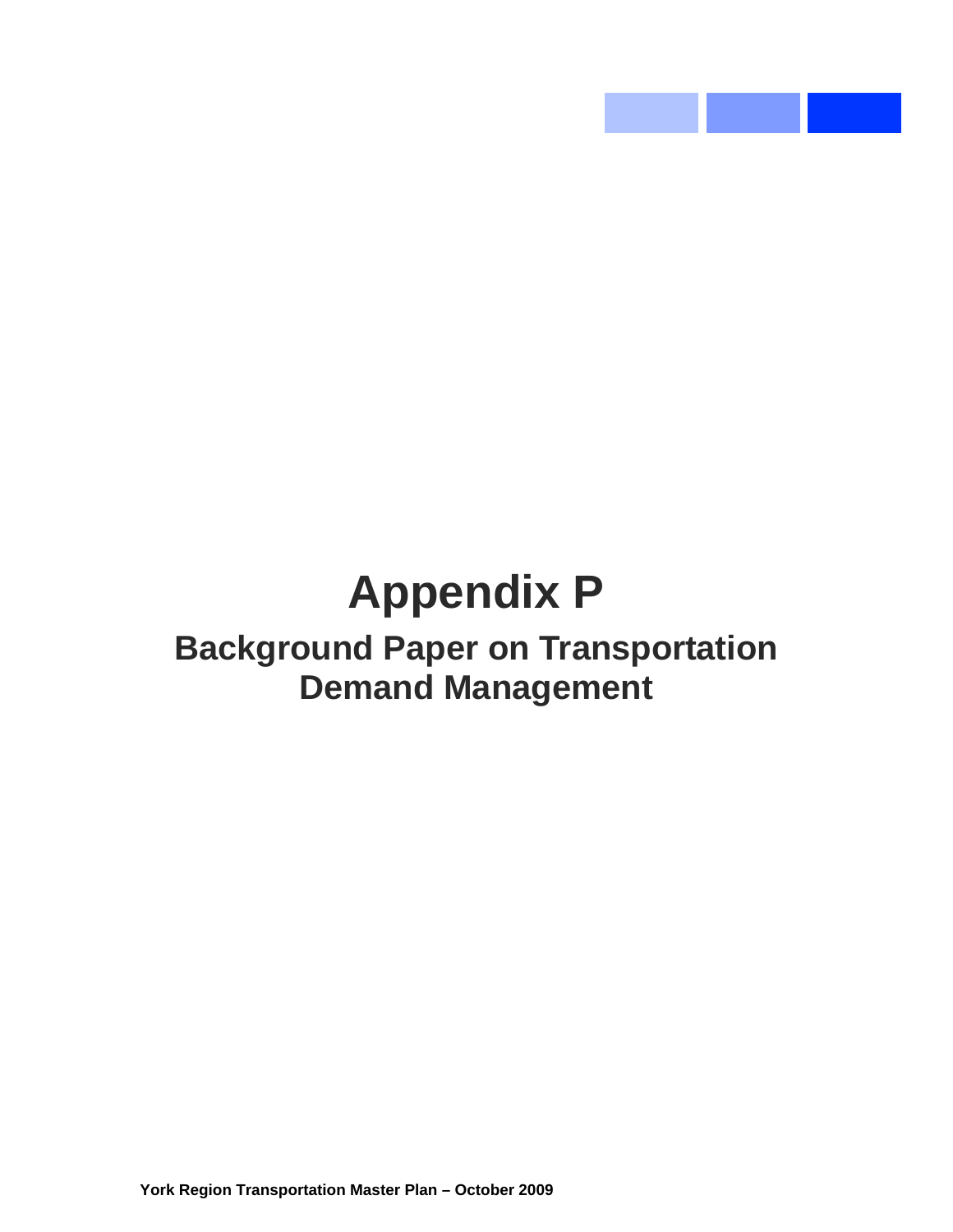# **Travel Demand Management in York Region**

# **1. What is Travel Demand Management?**

## **a) Introduction**

Travel demand management (TDM) is a strategy used to make the use of transportation infrastructure more efficient and reduce peak demands on the system. To achieve this, TDM strategies use a combination of policies, programs and services to influences people's choices about how they travel by supporting more sustainable options, such as adjusting mode and/or time of travel. TDM measures are essential to encourage more sustainable transportation choices and improve the relationship between land use and transportation. It has typically been found to affect 5 to 15% of trips in a given urban area, depending on the relative attractiveness of incentives and relative effect of disincentives.

## **b) Incentives and disincentives**

TDM strategies can be encouraged and promoted through both incentives and disincentives, making certain options more or less attractive. Many TDM initiatives are based on incentives, which encourage people to change travel behaviour through programs that endorse carpooling, support active transportation or spread peak travel. Disincentives are programs or policies intended to discourage single occupant vehicle trips. In York Region, both incentives and disincentives should be introduced and applied together in order to influence a large number of residents, employees and visitors. For example, to increase transit ridership, employers could offer reduced price transit passes (incentive) while charging a fee for parking at the workplace (disincentive). A fundamental principle of successful TDM programs is to offer attractive and functional alternatives to the single occupant vehicle.

# **2. Why is TDM needed in York Region?**

Transportation demand has been comprehensively modeled for future horizons, using a road/transit network model. This modeling has shown that even with the implementation of all planned transit and road network improvements committed to as a result of York Region's 2002 Transportation Master Plan (TMP), vehicular congestion is still projected to increase across the Region. The modeling has also shown that only with very pronounced shifts into transit-focused, centres and corridors patterns of intensified development, with little or no greenfield consumption, does the modal split tilt significantly towards sustainable modes. While it is possible that the model is insufficiently sensitive to the intensification proposed, it is also true that the Region currently experiences low sustainability modal shares for many origin-destination pairs, and much of the land in the southern tier is either built out or planned in a distinctly auto-oriented paradigm (including residential, retail, institutional and employment uses). Given

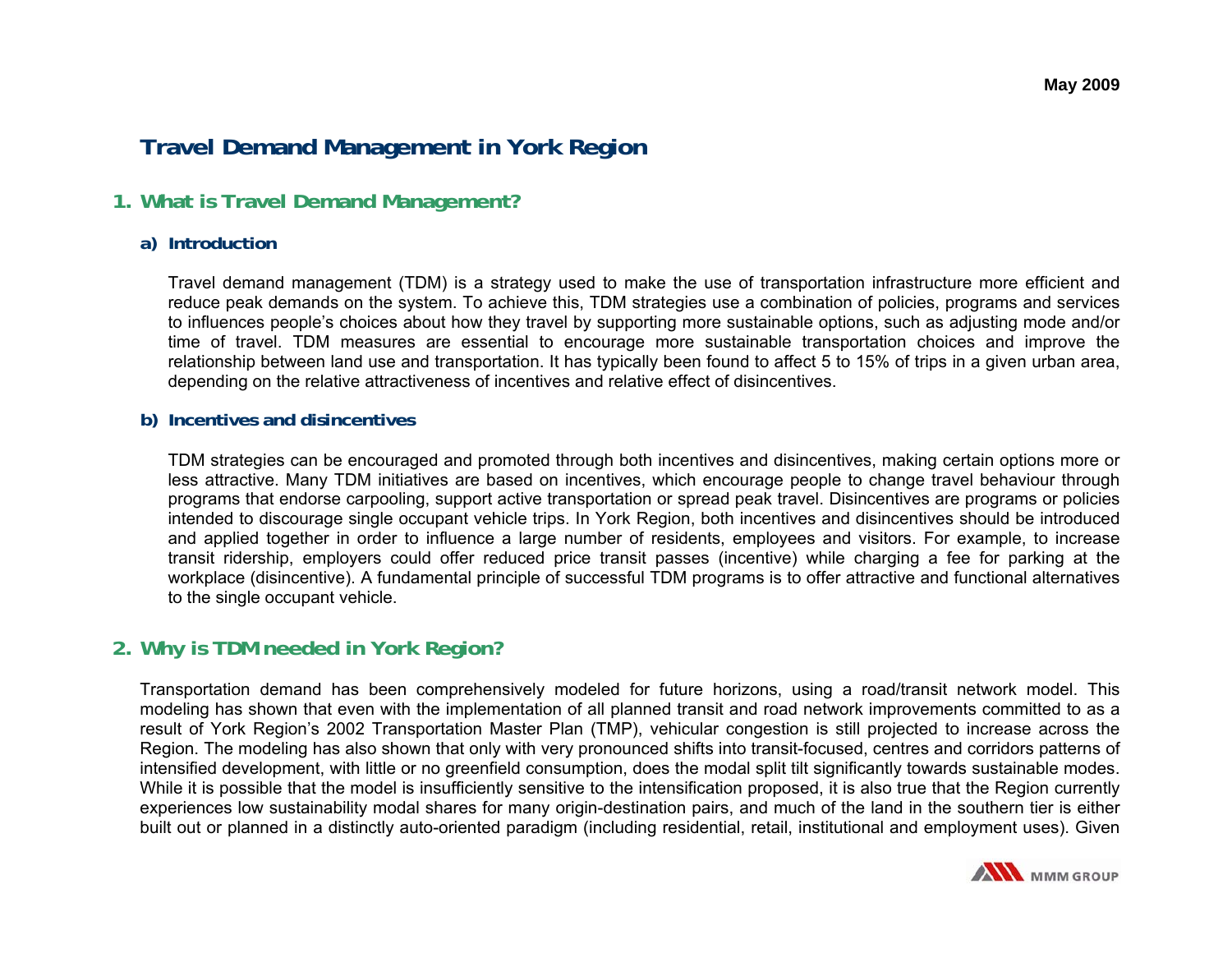that the Region has expressed a desire to become a leader in sustainability, the magnitude of these challenges indicates that the Region should plan for a comprehensive, aggressive TDM program, to balance the loads on the system and maintain its economic competitiveness.

# **3. Current York Region Policies**

# **c) Smart Commute**

York Region has introduced or participates in a number of programs to promote TDM measures, including Smart Commute. This program was established by municipal governments in the Greater Toronto Area (GTA), with the help of Transport Canada's Urban Transportation Showcase Program, and was designed to develop and promote travel options for commuters. Smart Commute now operates and oversees a network of Transportation Management Associations (TMAs) across the GTA, including programs in Markham-Richmond Hill (404-7), North Toronto-Vaughan (in cooperation with York University), and Central York. Local Smart Commutes are able to offer services that are customized directly to local employers and the community, including:

- ► Carpooling programs;
- ► Vanpooling assistance;
- ► Cycling programs;

Other initiatives in York Region include:

- ► Active and Safe Routes to School;
- ► Bulk transit pass sales;
- ► Transit Priority Network/HOV lanes;
- ► Emergency ride home programs;
- ► Employee work arrangement solutions; and
- ►Incentives, promotions and events.
- ► Presto automatic debit transit pass coming to York Region; and
- ► Encouraging TDM among Regional employees.

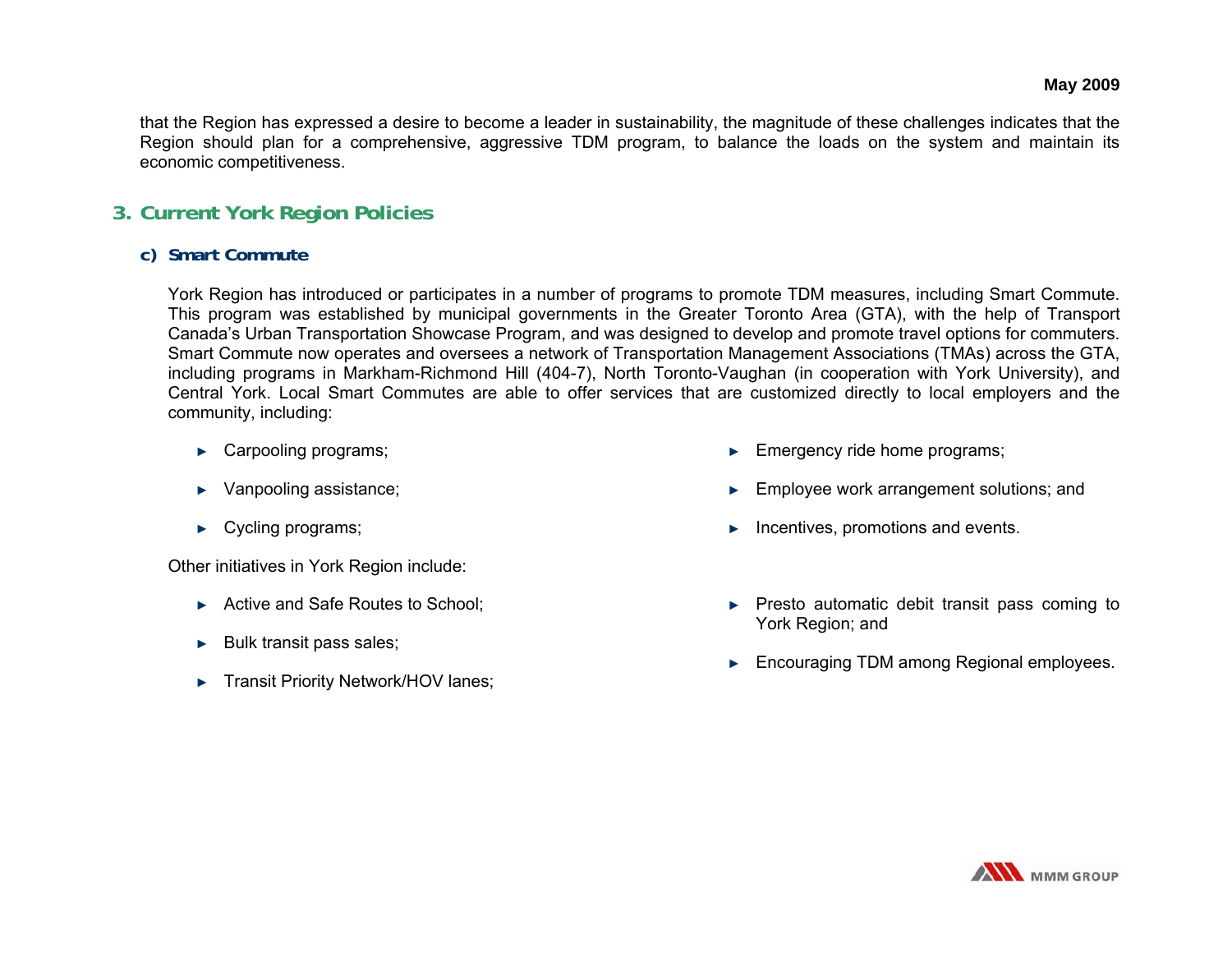# **4. What are other Cities/Regions Doing?**

## **a) Ottawa**

TDM strategies that are currently in place in Ottawa to encourage more sustainable transportation choices and environmentally responsible behaviour include:

#### *Active and Safe Routes to School*

Supported by the City of Ottawa, this international program supports reducing obesity rates in school children and exploring safer, more active ways to travel to school or other destinations.

#### *The Bruce Timmermans Cycling Awards*

The Bruce Timmermans Cycling Awards recognize individuals and organizations that make outstanding contributions to the encouragement of cycling. The individual award honours one Ottawa resident who proactively and publicly promotes cycling in the City. The organizational award honours the contributions or investments of one business, organization, government or other entity that promotes cycling as an alternative mode of transportation.

#### *ECOPASS*

The OC Transpo ECOPASS offers up to 15% yearly saving on transit passes. The ECOPASS program began in 2000 and had more than 60 participating businesses and over 6,500 subscribers. In late 2004, the ECOPASS was made available to all Government of Canada employees living in Ottawa. With the Federal Government coming on board, the number of subscribers was projected to rise to 25,000.

#### *EnviroCentre*

EnviroCentre is a non-profit organization in Ottawa that delivers energy-efficiency programs to reduce air pollution. In 2005, EnviroCentre received funding to help formulate a strategy aimed at developing Canada's first TMA for Ottawa's Byward Market area, which features entertainment, tourist and retail establishments.

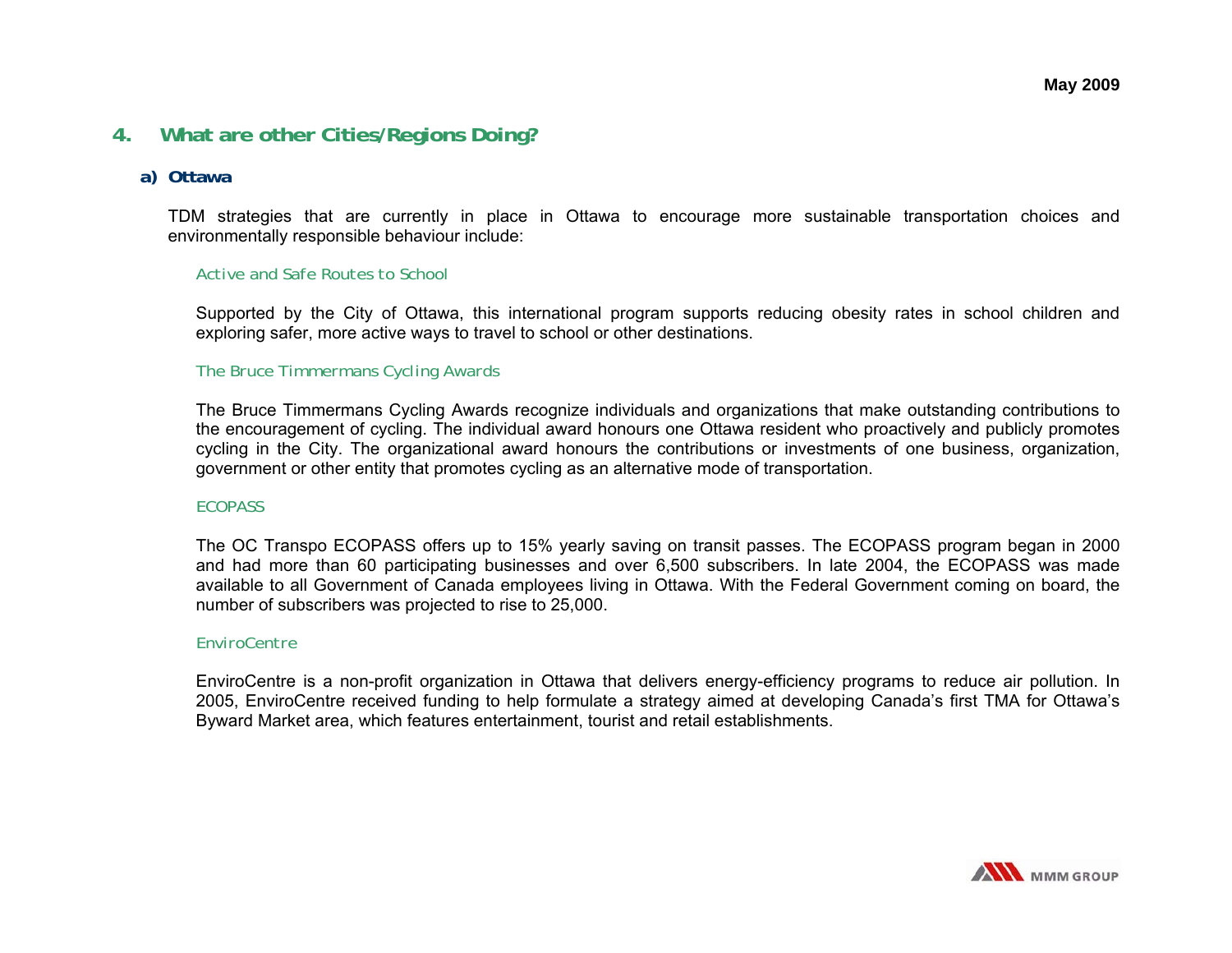### *TravelWise Program*

TravelWise works with local employers, schools, community groups and the general public to offer travel options as an alternative to driving alone. The program also encourages non-travel options such as teleworking and compressed work weeks, together with shifts in travel time to outside of rush hour.

#### *Transportation Master Plan Guidelines*

Ottawa's TMP identifies several policies to enhance the City's existing TDM initiatives by:

- ► Developing a comprehensive TDM Strategy that will establish long-term objectives and opportunities, set priorities for short-term action, and outline a framework for monitoring progress;
- ► Adopting a "leadership by example" role by improving and promoting the services and facilities available to employees for commuting and business travel options;
- ► Integrating TDM with public health, recreation and environmental programs;
- ► Helping developers reduce development costs and improve marketability through TDM, and encouraging them to include TDM-supportive programs and infrastructure such as on-site bicycle parking, shower and change facilities and preferential carpool parking; and
- ► Working with primary and secondary schools, universities and colleges to make walking, cycling, transit and ridesharing more attractive through initiatives such as the universal student pass program.

# **b) Portland**

The City of Portland, Oregon, other municipal governments, Metro (the elected regional government), and TriMet (the Tri-County Metropolitan Transportation District of Oregon), have implemented several sustainable transportation programs that enhance the region's quality of life by providing residents efficient and affordable transportation options, including:

- ► A creative bicycle and pedestrian program that has implemented over 200 miles of bikeways, thousands of bicycle parking spaces, five bicycle stations with permanent clothes storage, showers (and whirlpool/steam room/sauna where available) and secure bicycle parking;
- ► A progressive bicycle safety program for area children;

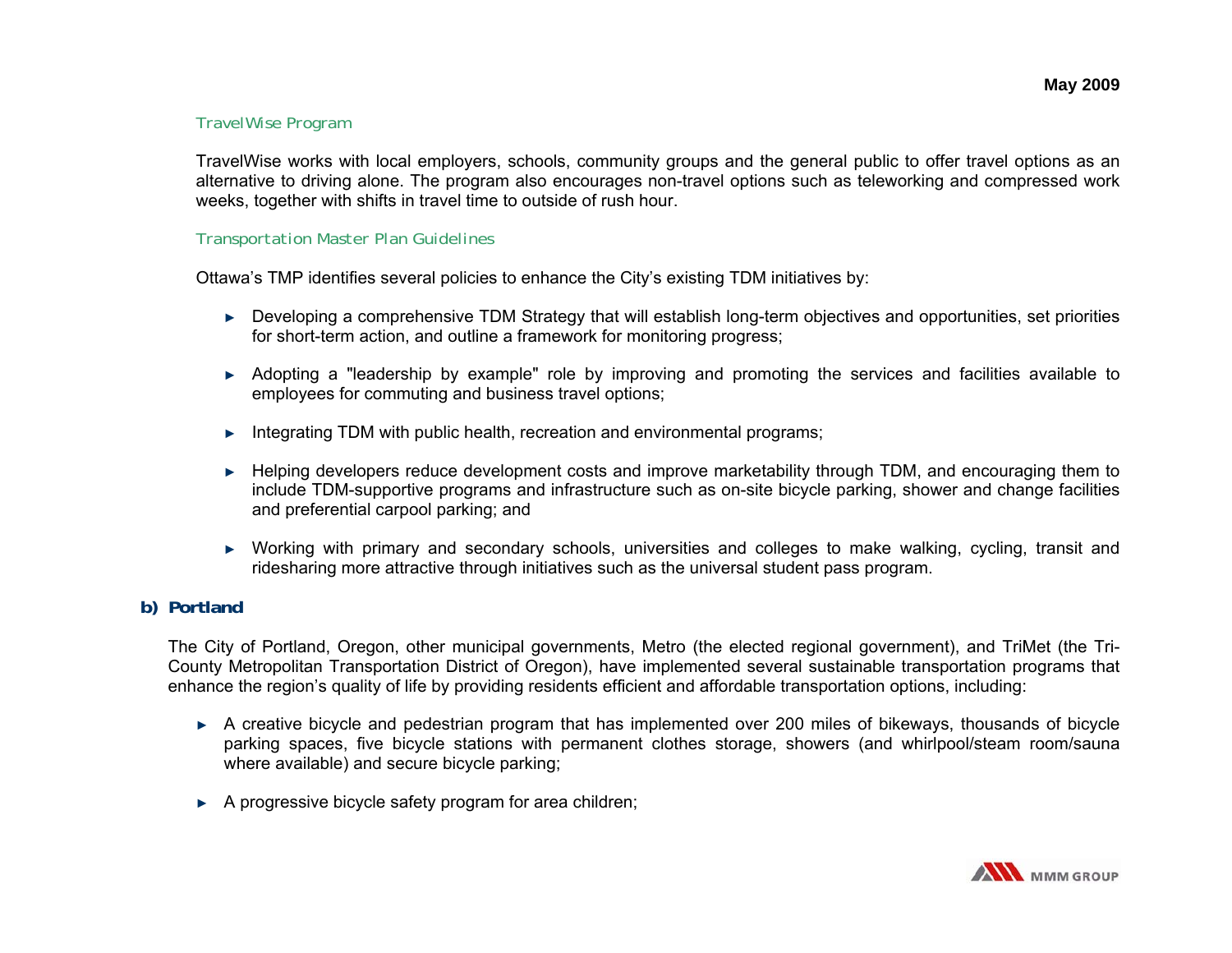- ► The Employee Commute Options (ECO) program requiring employers in the Portland area with more than 50 employees reporting to a single work site to provide commute option incentives including transit subsidies, carpool matching, preferential carpool parking, bicycle programs, compressed work weeks and telecommuting;
- ► Car sharing program ("Flexcar") allowing individuals to use a vehicle without the drawbacks of car ownership. Vehicles are located in more than 20 locations in neighbourhoods, downtown and at MAX stations in the suburbs;
- ► TDM programs that provide outreach to over 700 employers comprising nearly 250,000 employees in the Portland Metropolitan Area. The TDM program includes rideshare matching services, technical assistance to employers, planning and program assistance for area transportation partnerships and TMAs;
- ► The "Kids on the Move" program designed to familiarize children with road safety and encourage walking, cycling and public transit as regular modes of transportation; and
- ► TriMet's public art program integrating historic and cultural art at MAX stations and bus shelters.

# **c) Vancouver**

TransLink (the South Coast British Columbia Transportation Authority), supported by the City of Vancouver and its surrounding municipalities, has implemented several TDM measures that exemplify sustainable transportation practices. Among the most innovative programs are:

## *Commuter Car Share*

Car sharing is joint access to one or often a fleet of vehicles without the high costs of owning and maintaining a car. Members of the Co-operative Auto Network (CAN) have access to 90 vehicles throughout Vancouver. They are also entitled to use car share parking spaces at a growing number of SkyTrain stations.

Vancouver's Three-Year Plan recommended instituting a pilot program to provide commuters with shared vehicles who live or work near a SkyTrain station.

# *Cycling*

The Vancouver Region offers a wide array of programs to encourage cycling for both recreational and work trips. Most transit services allow bicycles to be loaded on vehicles free of charge, although SkyTrain does limit bicycles during some peak hour trips. Bike lockers are also provided at several transit stations for a \$30 monthly fee.

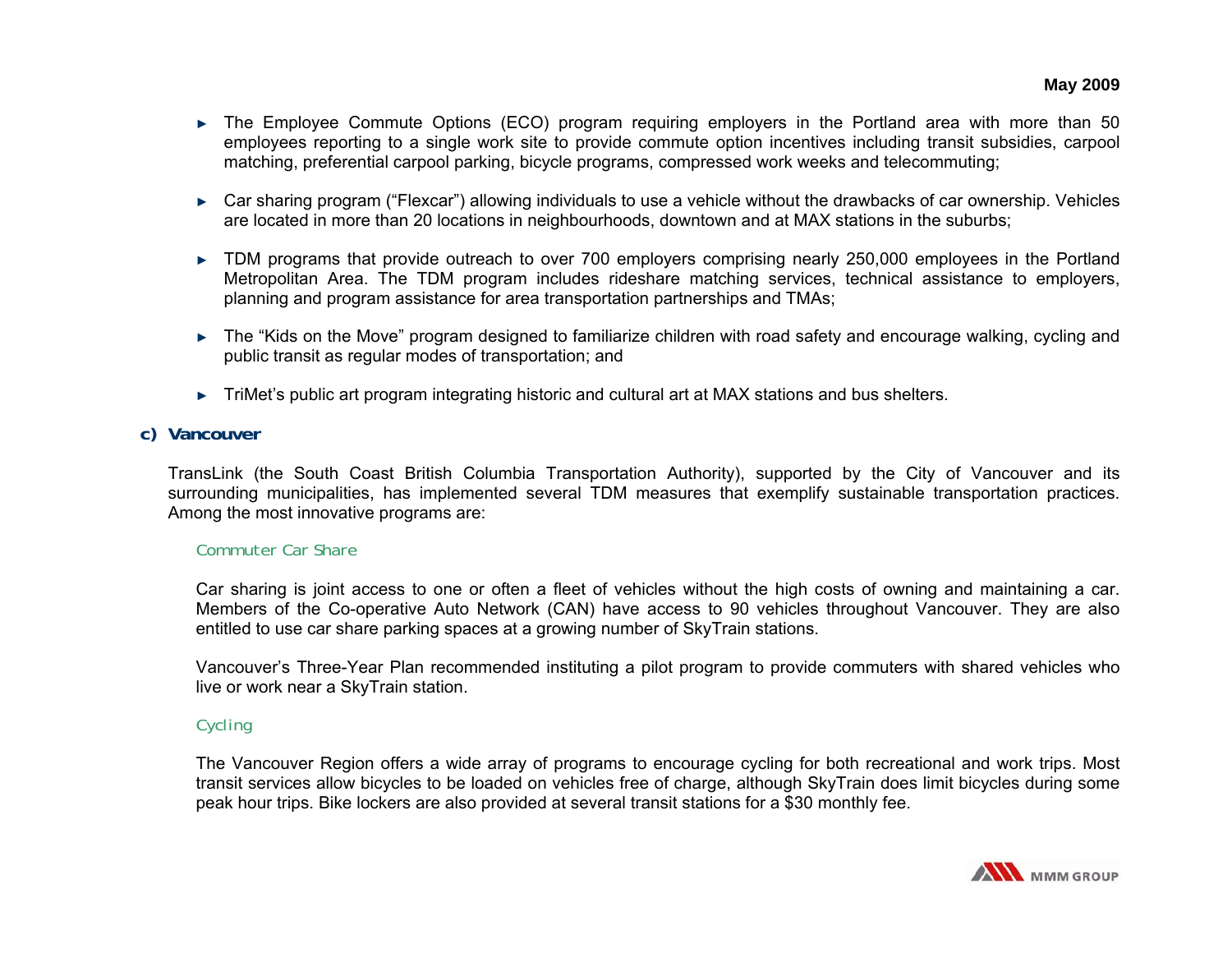Between 2005 and 2007, TransLink will have invested \$15 million in cycling – most of that matched with investment from the municipalities. Cycling enhancements include:

- ► Funding and building new cycling infrastructure in partnership with municipalities;
- ► Improving access to TransLink owned infrastructure;
- $\blacktriangleright$  Equipping the entire bus fleet with bicycle racks by 2008;
- ► Providing more information and education to encourage more people to cycle; and
- ► Developing a long-range plan and more research into the future needs of cyclists.

The City recently implemented advanced stop lines at intersections, which give cyclists a buffer zone in front of vehicles while waiting at traffic signals. Drivers may only enter and pass through these areas if they are certain that no cyclist is in or approaching the bike box (designated in red).

#### *Employer Discounted Transit Pass*

The TransLink Employer Pass Program offers 15% savings on a year-round pass, allowing travel on all buses, shuttles and SkyTrain. As a result of the growth of the Employer Pass Program, with over 13,000 passholders and over 200 companies participating, TransLink now limits the number of companies joining in any given month.

#### *OnBoard Program*

Since it began in 2002, the OnBoard program has assisted over 250 Greater Vancouver employers to identify and implement commuting options for their employees. Options explored through the OnBoard program include the Employer Pass Programs, ride matching, car and van pooling, car sharing, active transportation, parking management strategies, teleworking and shuttle buses.

#### *Ridesharing*

TransLink provides year-to-year funding to the Jack Bell Foundation's RideShare Program, which operates subsidized services for carpooling, vanpooling and ridematching. The Ridesharing program offers an on-line database that allows commuters to find potential matches in two minutes. As of 2006, there were over 120 vehicles in the fleet owned and operated by the Jack Bell Foundation's RideShare, with many registered commuters choosing to carpool, vanpool or rideshare.

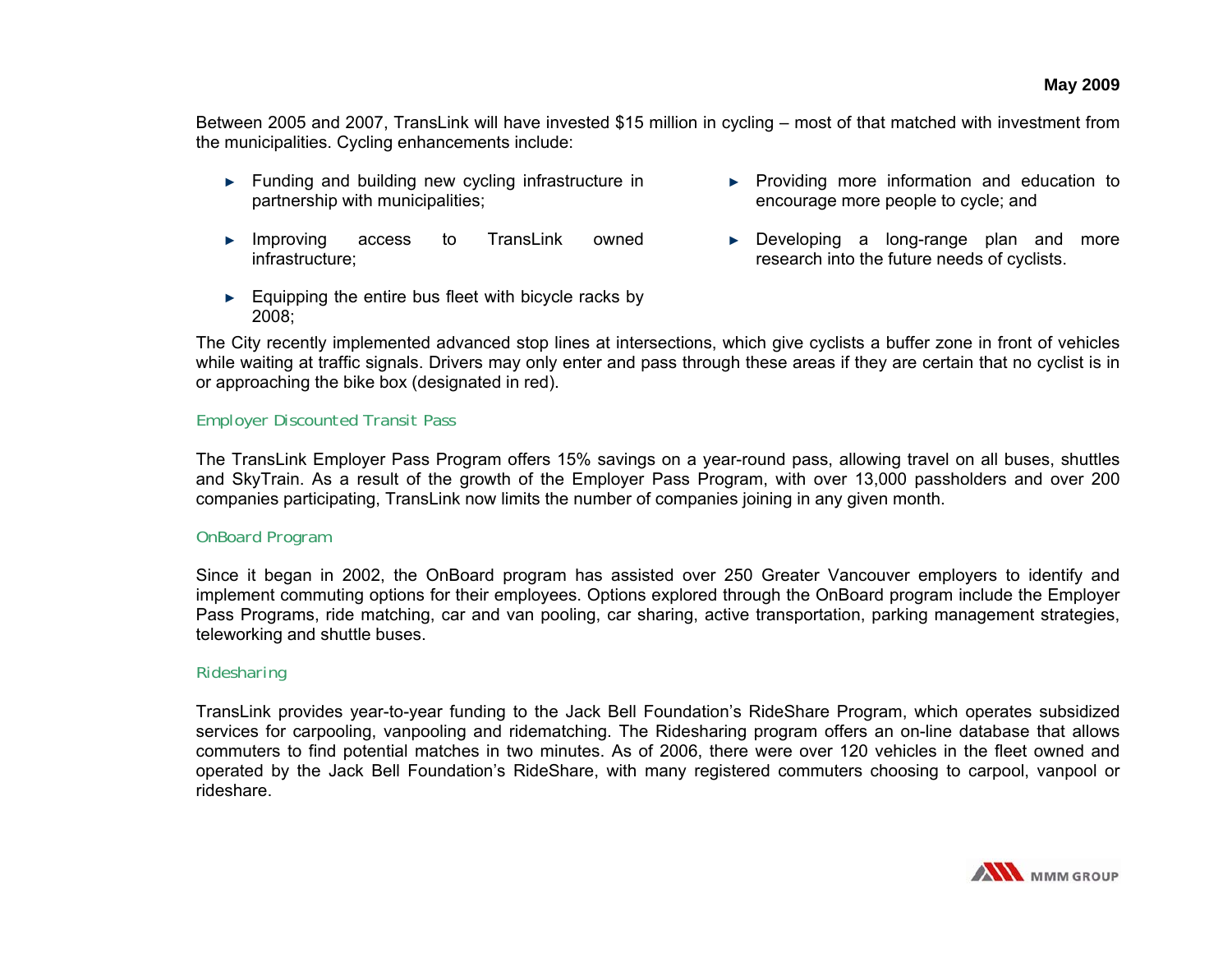In order to increase the number of carpools and vanpools operating in the Vancouver Region, the Three-Year Plan recommended:

- ► Developing an annual marketing plan;
- ► Establishing target rates for program growth;
- ► Conducting customer surveys; and
- ► Undertaking operational reviews.

#### *University Discounted Transit Pass*

A Universal Transit Pass (U-Pass) was introduced for approximately 60,000 students at the University of British Columbia and Simon Fraser University in 2003. The U-Pass cut transit costs for students from \$67 a month to \$22 a month resulting in:

- ► A 53% increase in student transit ridership at the University of British Columbia;
- ► A 40% increase in student transit ridership at Simon Fraser University;
- ► Transportation cost savings to students exceeding \$3 million per month; and
- ► Avoiding having to fund additional parking spaces that generated cost-savings of over \$20 million.

## **d) Calgary**

Calgary has developed several strategies and programs to enhance sustainable development practices in the region.

#### *TDM Market Review (1999)*

Calgary Transit conducted a study in 1998-1999 to assess the potential application and benefits of TDM. The study included focus groups, a survey of all employers with over 500 employees and a telephone survey of City residents. A report, entitled "Managing Transportation Demand in Calgary: TDM Market Review" presented the findings from these various efforts. Several municipal initiatives resulted from this study. In particular, the study led to the formal adoption of flexible hours for City employees and the expansion of peak transit services.

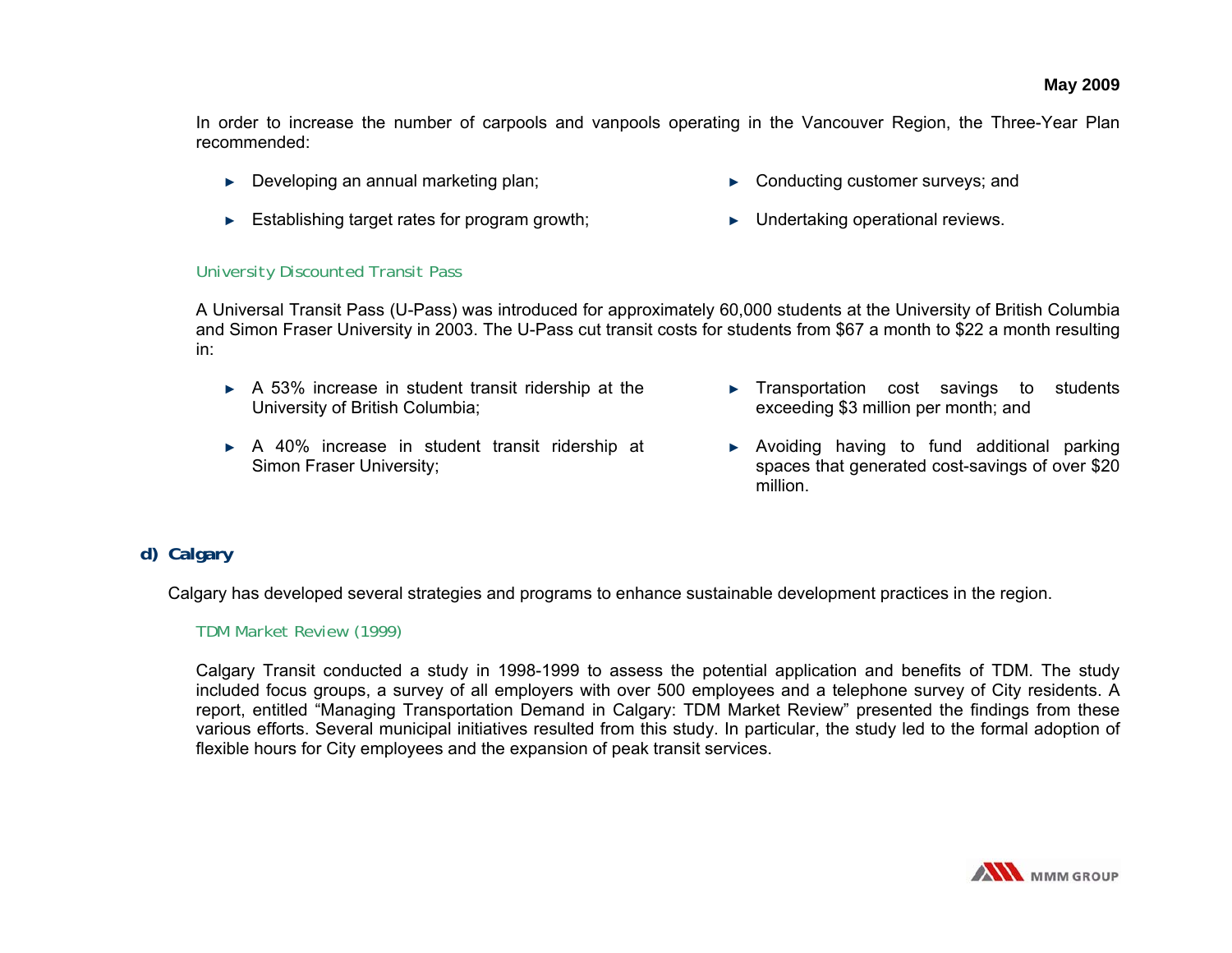#### *Rideshare Programs*

In the spring of 2002, Calgary partnered with Commuter Connections to develop, implement and promote an Internetbased carpool program for the Calgary area. This web-based ride matching service (www.carpool.ca) reached a milestone in January 2005 with over 2,000 active participants.

The City recently established its first Park'n'Pool site in the parking lot of a local co-op. Park'n'Pool sites are parking areas set up in neighbouring communities designed to be a meeting place for carpooling and to promote the awareness of Calgary's carpool program.

#### *Alternative Transportation Fairs*

Calgary's Alternative Transportation Fairs raise awareness of programs designed to give commuters options to driving alone. The fairs consist of informative displays on commuter travel choices and their benefits. Topics include walking, cycling, carpooling, transit and flexible work arrangements that allow off peak travel or eliminate the need to make some work trips.

#### *"Escape the Rush" Program*

"Escape the Rush" was created in 1999 as a public awareness campaign to illustrate the advantages of various strategies that encourage travel options. Since its inception, the City has worked with several major employers to identify work arrangement strategies as alternatives to peak hour commutes.

## **e) Others**

Other cities and regions around the world have implemented successful and relevant TDM initiatives that may be pertinent to York Region. These include:

- ► Educational programs to promote TDM and demonstrate options;
- ►Managing goods movement: Trucks have a disproportionate impact on traffic operations;
- ► Festivals oriented to promoting sustainable modes: In some countries, these are held each Sunday;
- ► Car-share programs: These are growing throughout the GTA, with little public support. With greater support, their impact can be substantially amplified;

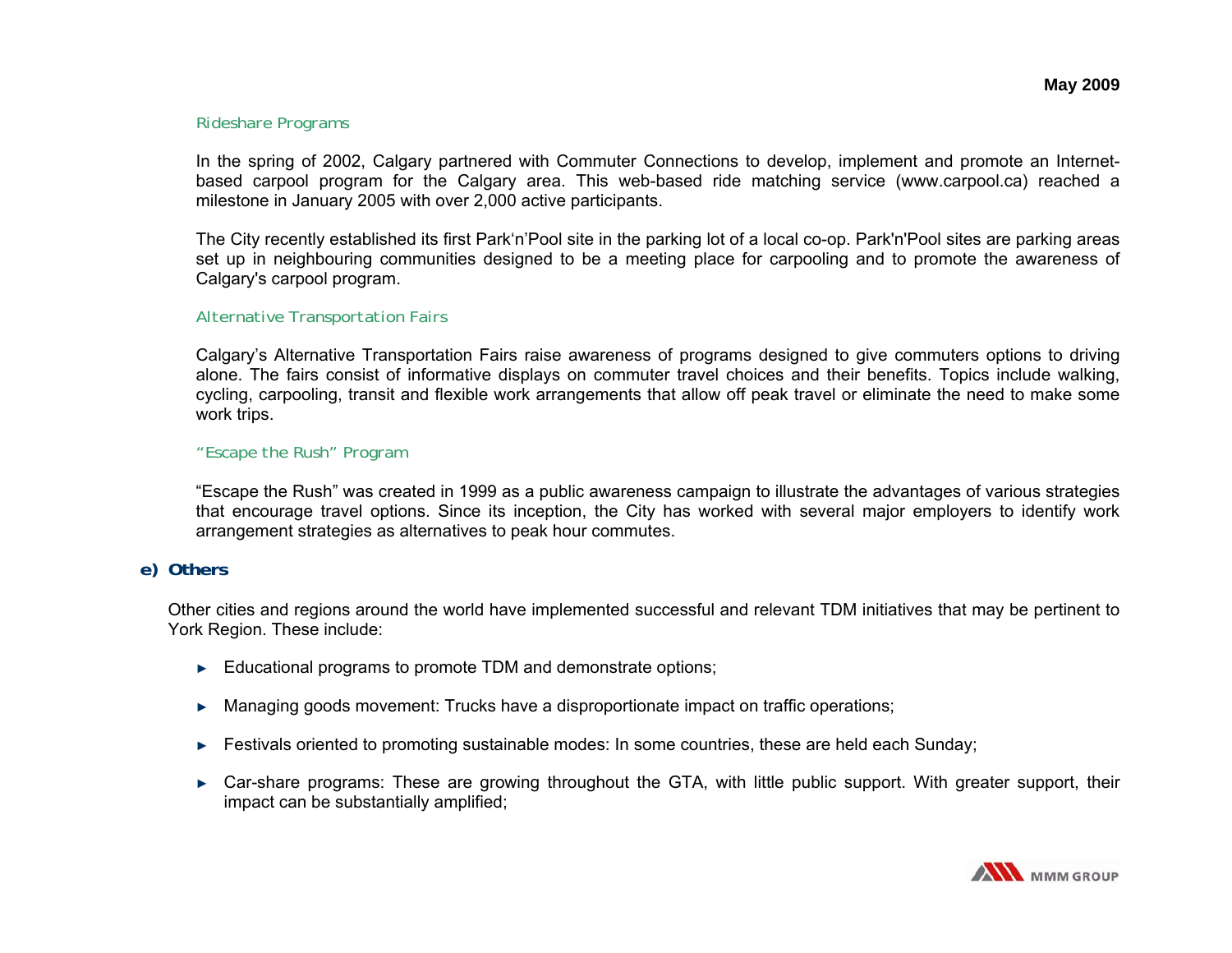- ► Parking management: Every vehicle trip ends with parking. Control of supply and rates is an essential lever by which to dissuade people from driving when alternatives exist; and
- ► Intelligent Transportation Systems: Broad dissemination of real-time information can help minimize system overloads.

# **5. Recommended TDM Policies for York Region**

The table in the following section provides recommended TDM policies for York Region, and separates them into short-term and long-term actions. The table also lists cities where the recommended policies have already been implemented (where applicable), and provides insight into relative costs and sustainability benefits. The sustainability benefits have been evaluated based on the broad categories of People (including impacts on residential communities and ease of implementation and governance), Economy (including development, operating and capital costs and congestion) and Environment (including impacts on air quality and the natural environment). In the sustainability benefits column, "+" represents a positive impact, "0" represents no significant impact, and "–" represents a negative impact.

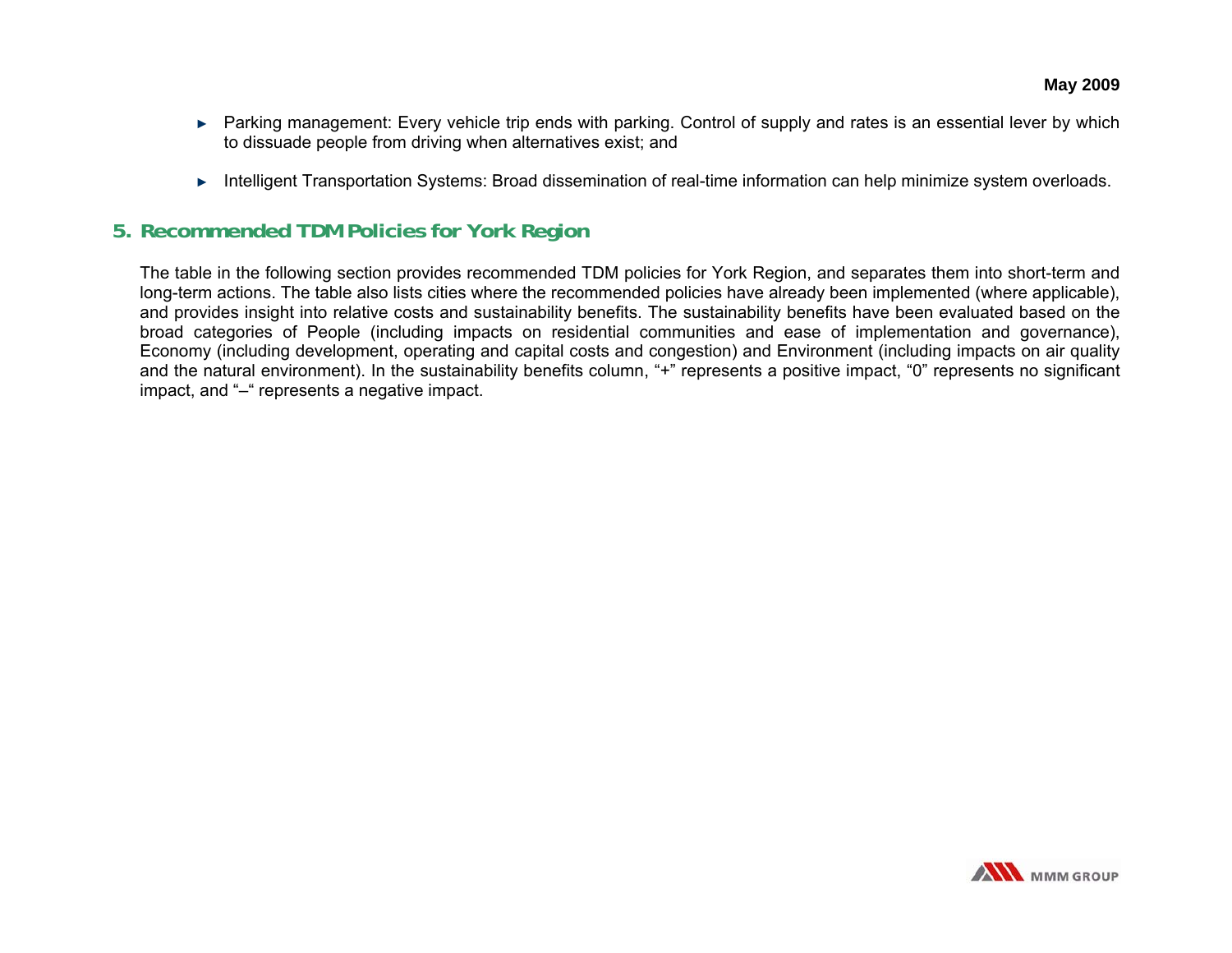| <b>TDM Program</b><br><b>Element</b>                                                                        | <b>Short Term</b>                                                                                                                                                                                                                                                                                                                                                                                                                                                                                                                         | <b>Long Term</b>                                                                                                                                                                                                                                                                                            | <b>Precedents</b>                                                                                                                | <b>Cost</b>  | <b>Sustainability</b><br><b>Benefits</b> |
|-------------------------------------------------------------------------------------------------------------|-------------------------------------------------------------------------------------------------------------------------------------------------------------------------------------------------------------------------------------------------------------------------------------------------------------------------------------------------------------------------------------------------------------------------------------------------------------------------------------------------------------------------------------------|-------------------------------------------------------------------------------------------------------------------------------------------------------------------------------------------------------------------------------------------------------------------------------------------------------------|----------------------------------------------------------------------------------------------------------------------------------|--------------|------------------------------------------|
| <b>Develop</b><br>Comprehensive<br><b>TDM Strategy</b>                                                      | Identify long-term targets and short-term (3 year)<br>action plan targets. Maintain an annual work<br>program, and monitor/measure successes (by TDM<br>coordinator).                                                                                                                                                                                                                                                                                                                                                                     |                                                                                                                                                                                                                                                                                                             | Ottawa, ON                                                                                                                       | \$           | People +<br>Economy -<br>Environment +   |
| <b>Manage goods</b><br>movement traffic<br>to limit the<br>impact during<br>peak commuter<br>travel periods | Restrict delivery times in the Regional Centres and<br>Corridors to off-peak times.                                                                                                                                                                                                                                                                                                                                                                                                                                                       | Implement road user fees for<br>heavy vehicles in the Regional<br>Centres and Corridors.<br>(Note: Need to have viable<br>alternate corridors for this to<br>work.)                                                                                                                                         |                                                                                                                                  | \$           | People +<br>Economy -<br>Environment +   |
| <b>Manage single</b><br>occupant vehicle<br>trip-making                                                     | Conduct public education campaigns, targeted at<br>specific sectors:<br>School children;<br>Employed labour force; and<br>Seniors.<br>Develop regional festival / education programs to<br>promote alternative modes; these would be<br>implemented in each municipality. For example,<br>Cyclovia (Life to the Street!) is a weekly event<br>(typically every Sunday) when no cars are permitted<br>on a circuit network of streets to promote walking and<br>cycling, as well as use of on-street retail.<br>Promote telework programs. | Implement road user fees in the<br>Regional Centres and Corridors.<br>Free transit passes offered to<br>employees.<br>Introduce paid parking at most<br>workplaces.<br>Introduce distance-based vehicle<br>registration and insurance costs.<br>Add carpool lots at key locations<br>along major corridors. | Portland, OR<br>Some elements<br>in London, ON<br>and Ottawa, ON.<br>Various cities in<br>Colombia.<br>Ecuador and<br>Australia. | $$ - $$ \$\$ | People +<br>Economy +<br>Environment +   |

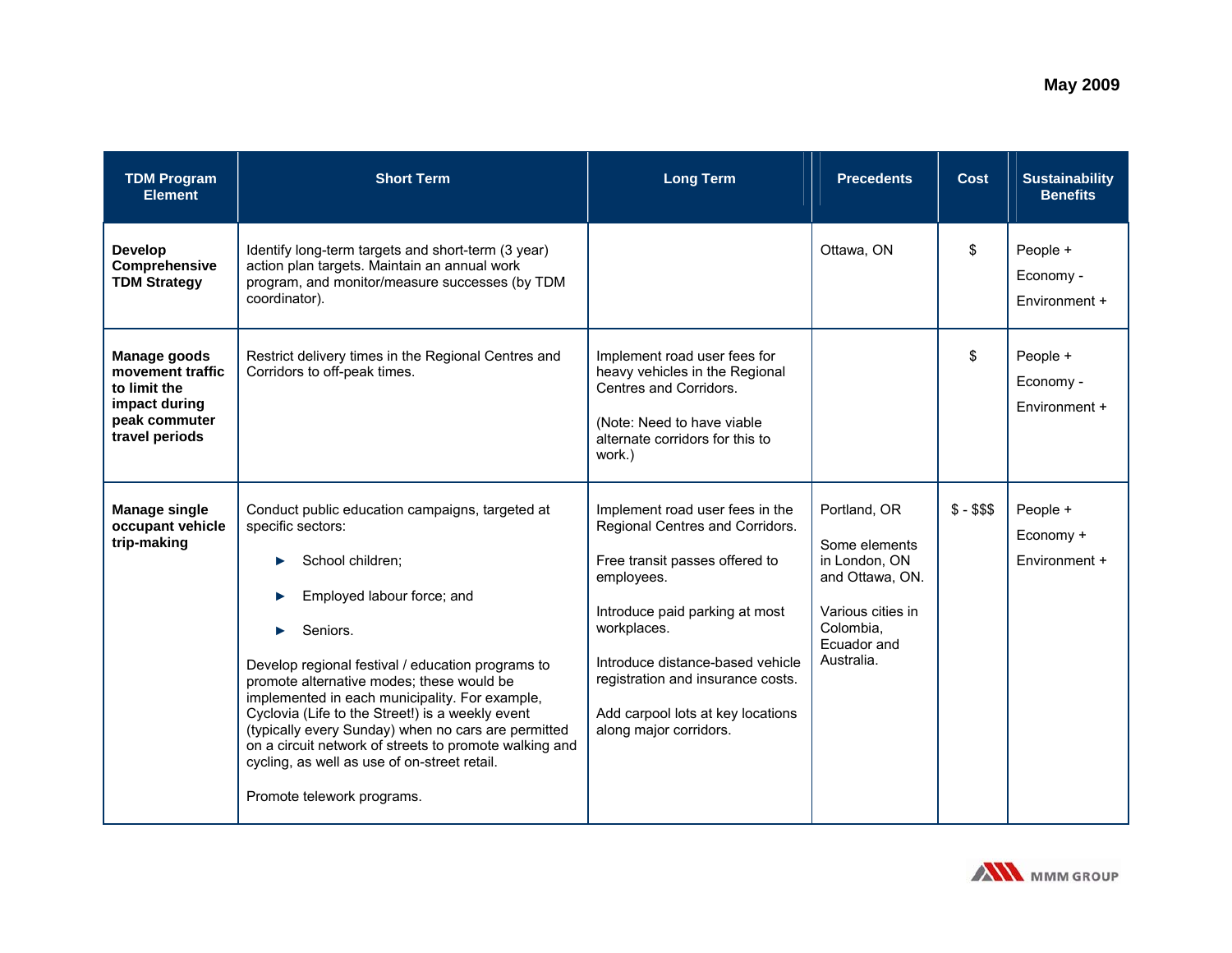| <b>TDM Program</b><br><b>Element</b> | <b>Short Term</b>                                                                                                                                                                                                                                                   | <b>Long Term</b>                                                                                                                                        | <b>Precedents</b>                    | <b>Cost</b>                        | <b>Sustainability</b><br><b>Benefits</b> |
|--------------------------------------|---------------------------------------------------------------------------------------------------------------------------------------------------------------------------------------------------------------------------------------------------------------------|---------------------------------------------------------------------------------------------------------------------------------------------------------|--------------------------------------|------------------------------------|------------------------------------------|
|                                      | Subsidize car sharing programs in the Regional<br>Centres and Corridors.                                                                                                                                                                                            |                                                                                                                                                         |                                      |                                    |                                          |
|                                      | Promote existing online carpooling and rideshare<br>matching programs, and expand carpooling programs<br>and include vanpools.                                                                                                                                      |                                                                                                                                                         |                                      |                                    |                                          |
|                                      | Create and support additional TMAs based on a<br>feasibility analysis for potential areas. It is recognized<br>that Smart Commute has two large TMA's: Richmond<br>Hill-Markham and Central York.                                                                   |                                                                                                                                                         |                                      |                                    |                                          |
|                                      | Consider more locally-focused action, in terms of<br>sub-TMAs in the following areas:                                                                                                                                                                               |                                                                                                                                                         |                                      |                                    |                                          |
|                                      | Hwy 404/Steeles;<br>▶                                                                                                                                                                                                                                               |                                                                                                                                                         |                                      |                                    |                                          |
|                                      | Yonge/Steeles;                                                                                                                                                                                                                                                      |                                                                                                                                                         |                                      |                                    |                                          |
|                                      | Hwy 7/27 (north Toronto/Vaughan);                                                                                                                                                                                                                                   |                                                                                                                                                         |                                      |                                    |                                          |
|                                      | Commerce Valley/Beaver Creek;                                                                                                                                                                                                                                       |                                                                                                                                                         |                                      |                                    |                                          |
|                                      | Markham Centre; and                                                                                                                                                                                                                                                 |                                                                                                                                                         |                                      |                                    |                                          |
|                                      | Other employment areas.                                                                                                                                                                                                                                             |                                                                                                                                                         |                                      |                                    |                                          |
|                                      | Increase the number of HOV and transit lanes.                                                                                                                                                                                                                       |                                                                                                                                                         |                                      |                                    |                                          |
| Parking<br>management                | Work with local municipalities to impose maximum<br>parking standards in the Regional Centres and<br>Corridors, within walking distance to transit.<br>Require preferential parking programs as part of site<br>plan approval (for carpools and possibly vanpools). | Implement a regional parking<br>management strategy in the<br>Regional Centres and Corridors,<br>addressing parking supply and<br>fees.<br>Tax parking. | Portland, OR;<br>and<br>Calgary, AB. | $$ - $$<br>Offset<br>by<br>revenue | People +<br>Economy -<br>Environment +   |
|                                      | Permit unbundling of parking leases from building                                                                                                                                                                                                                   |                                                                                                                                                         |                                      |                                    |                                          |

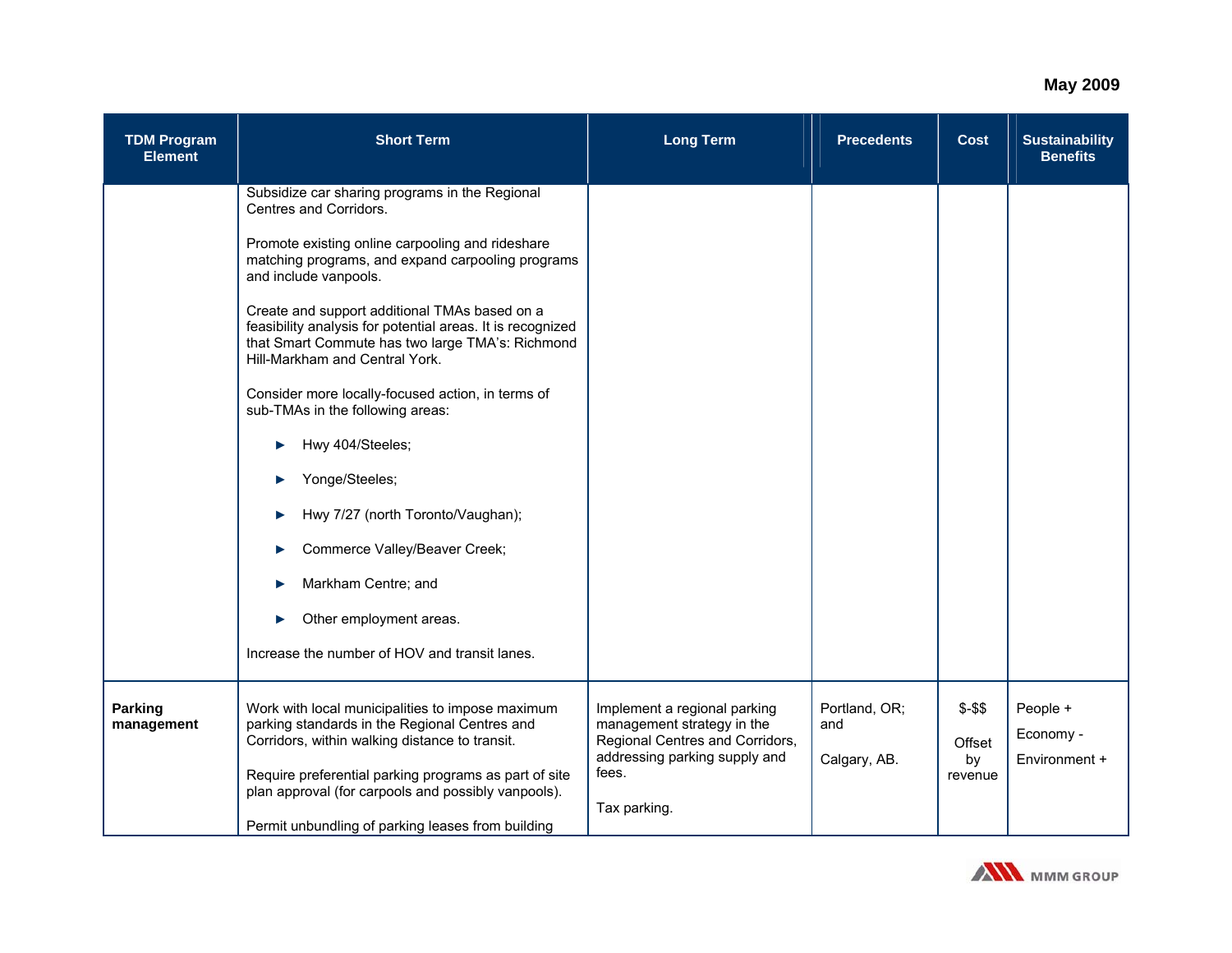| <b>TDM Program</b><br><b>Element</b>                         | <b>Short Term</b>                                                                                                                                                                                                                                                                                                                                                                                                                                                                                                                                                                                                                                                                                                                                                                                                                                                                                                                                                                                                                                                 | <b>Long Term</b>                                                                                                                                                                                                     | <b>Precedents</b>                                                                                                                                                                                                            | <b>Cost</b> | <b>Sustainability</b><br><b>Benefits</b> |
|--------------------------------------------------------------|-------------------------------------------------------------------------------------------------------------------------------------------------------------------------------------------------------------------------------------------------------------------------------------------------------------------------------------------------------------------------------------------------------------------------------------------------------------------------------------------------------------------------------------------------------------------------------------------------------------------------------------------------------------------------------------------------------------------------------------------------------------------------------------------------------------------------------------------------------------------------------------------------------------------------------------------------------------------------------------------------------------------------------------------------------------------|----------------------------------------------------------------------------------------------------------------------------------------------------------------------------------------------------------------------|------------------------------------------------------------------------------------------------------------------------------------------------------------------------------------------------------------------------------|-------------|------------------------------------------|
|                                                              | leases for employment uses.<br>Consider developing Park 'n' Ride facilities at<br>locations that would support transit and rideshare<br>use.                                                                                                                                                                                                                                                                                                                                                                                                                                                                                                                                                                                                                                                                                                                                                                                                                                                                                                                      | Change (or do not include)<br>parking minimums in municipal<br>zoning by-laws.<br>Impose limits on surface parking<br>in Centres and Corridors.<br>Require parking management<br>plan as part of site plan approval. |                                                                                                                                                                                                                              |             |                                          |
| TDM plans for<br>public and<br>private sector<br>development | Develop and implement TDM programs for Regional<br>facilities. Require municipalities to include a<br>comprehensive set of TDM provisions within their<br>zoning regulations to require all new businesses (of a<br>given size) to provide TDM as a means to reduce<br>single-occupancy trips generated by a proposed<br>development. For example, require any development<br>generating more than 100 peak hour vehicle trips to<br>submit a TDM plan, or another indicator such as<br>person hours of delay on neighbouring highways<br>(100 person hours is used in Washington); or all new<br>developments in the City in excess of 10,000 m2<br>must produce a TDM Plan, as used in Minneapolis.<br>Encourage shared parking opportunities.<br>Require developers to offer building occupants TDM<br>services and incentives as part of the project's site<br>plan approval.<br>Aggressively promote work options such as flex-time,<br>staggered work hours and compressed work weeks.<br>Introduce Employee Transportation Coordinators for<br>businesses. |                                                                                                                                                                                                                      | Toronto, ON;<br>Minneapolis, MN;<br>Glendale, CA;<br>Pasadena, CA;<br>Orlando, FL;<br>Atlanta, GA;<br>Minnetonka, MN;<br>Franklin, TN;<br>Alexandria, VA;<br>Vancouver, WA;<br>Arlington, VA;<br>and<br>Washington<br>State. | \$          | People +<br>Economy -<br>Environment +   |

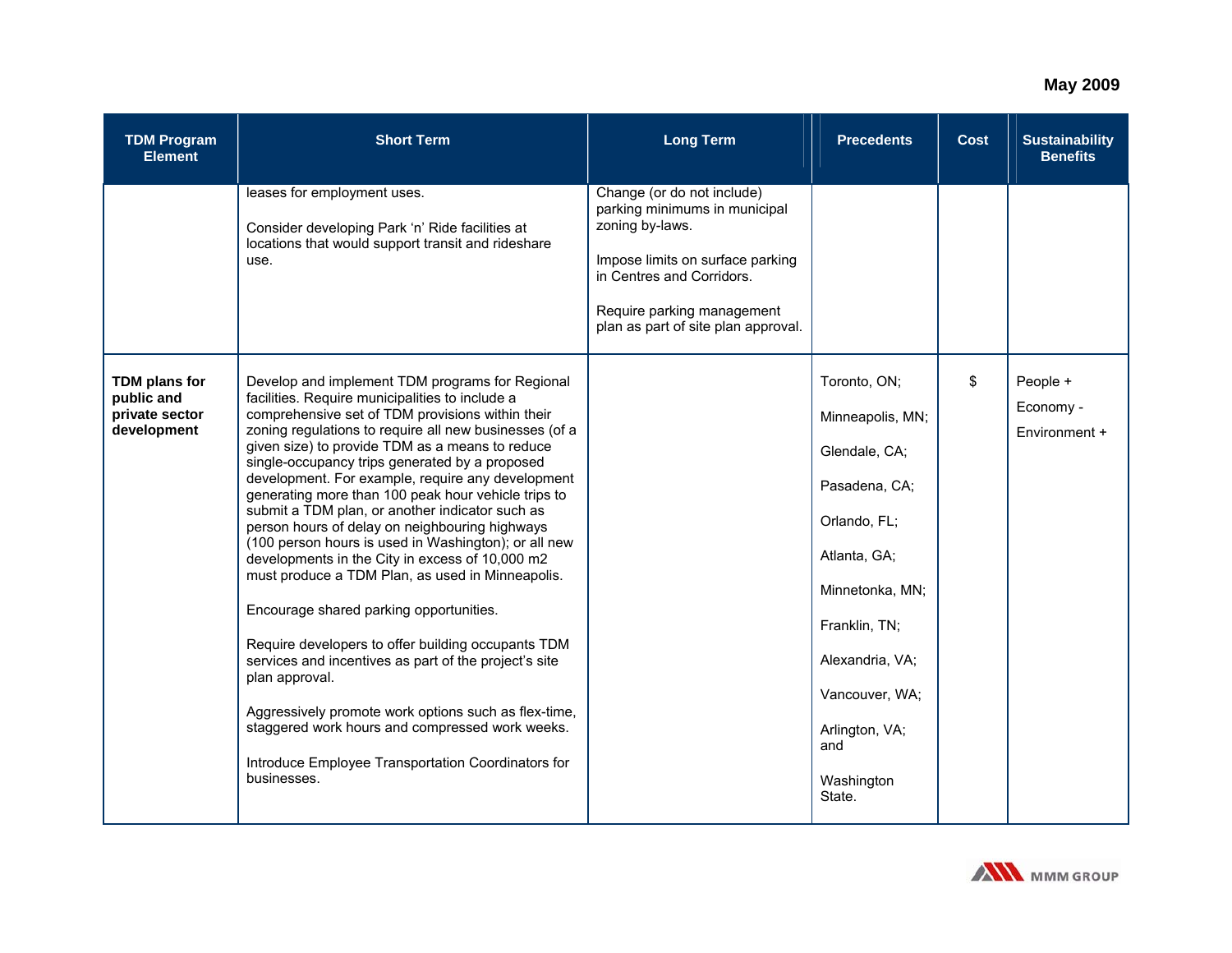| <b>TDM Program</b><br><b>Element</b>                                                        | <b>Short Term</b>                                                                                                                                                                                                                                                                                                                                                                                   | <b>Long Term</b>                                                                                                                                                                                                                                                                                                                     | <b>Precedents</b>                                                                                                                                                                                                           | <b>Cost</b> | <b>Sustainability</b><br><b>Benefits</b> |
|---------------------------------------------------------------------------------------------|-----------------------------------------------------------------------------------------------------------------------------------------------------------------------------------------------------------------------------------------------------------------------------------------------------------------------------------------------------------------------------------------------------|--------------------------------------------------------------------------------------------------------------------------------------------------------------------------------------------------------------------------------------------------------------------------------------------------------------------------------------|-----------------------------------------------------------------------------------------------------------------------------------------------------------------------------------------------------------------------------|-------------|------------------------------------------|
| <b>Public transit</b>                                                                       | Increase transit investments and incentives for<br>employees, students and the elderly to improve<br>transit ridership, such as UPASS and discounted<br>passes purchased in bulk.<br>Promote transit through all pertinent media<br>(newspapers, flyers, radio, TV, internet), focusing on<br>how to get from point A to point B (sample origins<br>and destinations). Include online trip planner. | Ensure that transit infrastructure<br>and services are built into all new<br>subdivisions as part of the first<br>phase of development.<br>Continue to support use of the<br>Presto Smart Card - scheduled<br>to be introduced in York Region<br>by 2010.<br>Add intermodal facilities at transit<br>stations, such as bike parking. | <b>UPASS</b> in<br>Halifax, NS;<br>Vancouver, BC;<br>Columbus, OH;<br>Milwaukee, WI;<br>Seattle, WA;<br>Waterloo, ON;<br>and London, ON.<br><b>Transit incentives</b><br>in California.<br>Senior EZ Ride<br>in Dayton, OH. | \$\$        | People +<br>Economy +<br>Environment +   |
| <b>Traveler</b><br>information<br>systems / use of<br>real-time traffic<br>and transit data | Continue to implement York's ITS Strategic Plan.<br>Introduce web portal concept.                                                                                                                                                                                                                                                                                                                   | Present real time transit<br>information and traffic condition<br>information via the internet and<br>wireless devices.<br>Route information systems at key<br>gateway entry points.                                                                                                                                                 | Web portal<br>proposed in<br>Vaughan.                                                                                                                                                                                       | \$\$        | People +<br>Economy +<br>Environment 0   |
| <b>Active</b><br>transportation<br>(AT)                                                     | Promote Active and Safe Routes to School. Require<br>all primary schools to provide AT training, and have<br>designated Active and Safe Routes to School<br>programs, or carpooling programs in more rural<br>areas.<br>Promote AT at secondary schools and through<br>TMA <sub>s</sub>                                                                                                             | Require adequate bicycle<br>parking and shower facilities to<br>be in place at most workplaces.                                                                                                                                                                                                                                      | Various<br>communities                                                                                                                                                                                                      | \$          | People +<br>Economy -<br>Environment +   |